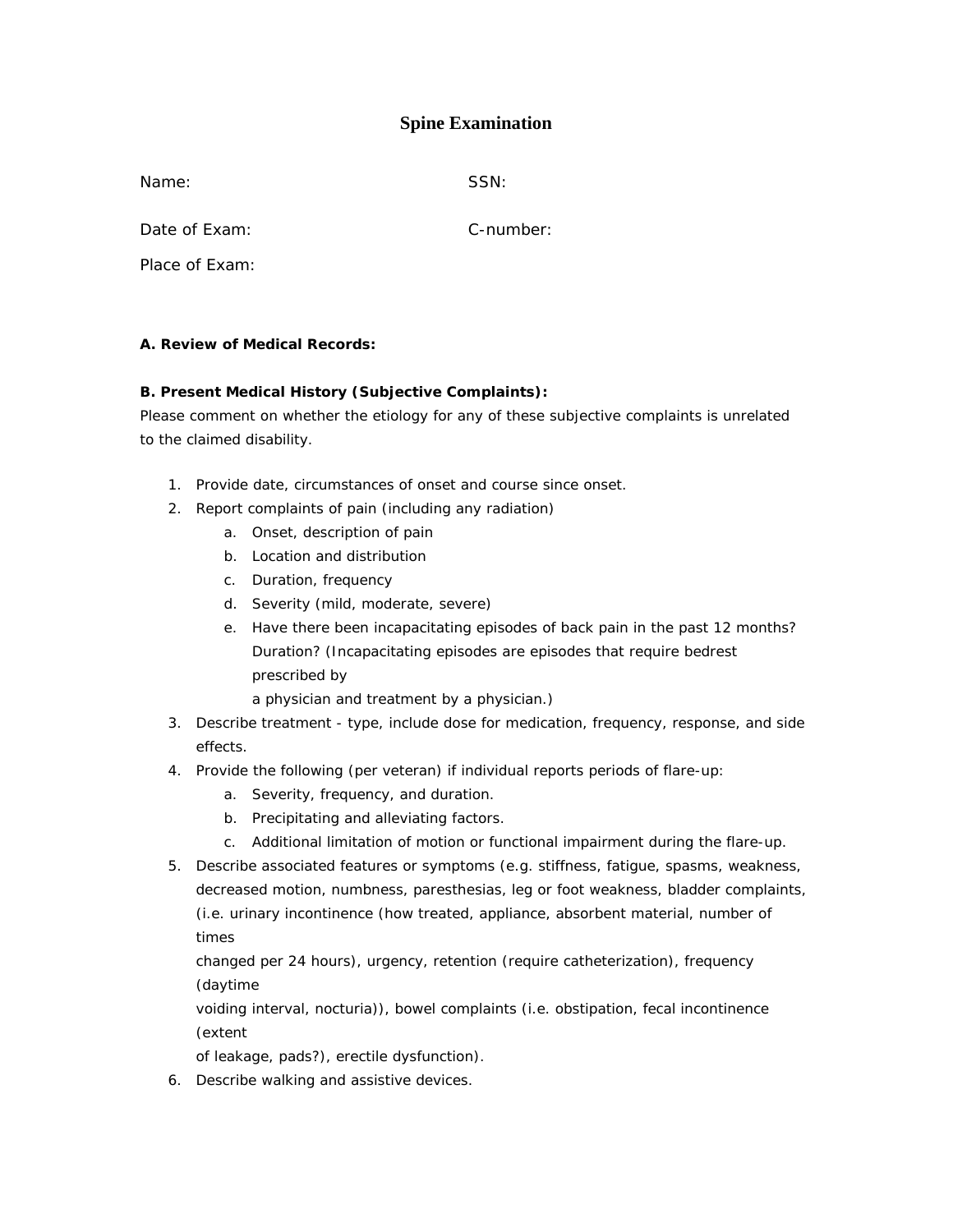- a. Does the veteran walk unaided? Does the veteran use a cane, crutches, or a walker?
- b. Does the veteran use a brace (orthosis)?
- c. How far and how long can the veteran walk?
- d. Is the veteran unsteady? Does the veteran have a history of falls?
- 7. Describe details of any trauma or injury, including dates.
- 8. Describe details of any hospitalizations or surgery, include dates and locations if known.
- 9. Functional Assessment Describe effects of the condition(s) on the veteran's mobility (e.g.,

walking, transfers), activities of daily living (i.e., eating, grooming, bathing, toileting, dressing),

usual occupation, driving.

- 10. History of neoplasm:
	- a. Date of diagnosis, diagnosis.
	- b. Benign or malignant.
	- c. Type and date(s) of treatment.
	- d. Date of last treatment.

**C. Physical Examination (Objective Findings):** Address each of the following as appropriate to the condition being examined and fully describe current findings:

- 1. Inspection: spine, limbs, posture and gait, position of the head, curvatures of the spine, symmetry in appearance.
- 2. Range of motion
- a. **Cervical Spine**

The reproducibility of an individual's range of motion is one indicator of optimum effort. Pain, fear of injury, disuse or neuromuscular inhibition may limit mobility by decreasing the individual's effort. If range of motion measurements fail to match known pathology, please repeat the measurements. (Reference: Guides to the Evaluation of Permanent Impairment, Fifth Edition, 2001, page 399).

i. Using a goniometer, measure and report the range of motion in degrees of forward flexion, extension, left lateral flexion, right lateral flexion, left lateral rotation and right lateral rotation. Generally, the normal ranges of motion for the cervical spine are as follows:

- Forward flexion: 0 to 45 degrees
- Extension: 0 to 45 degrees
- Left Lateral Flexion: 0 to 45 degrees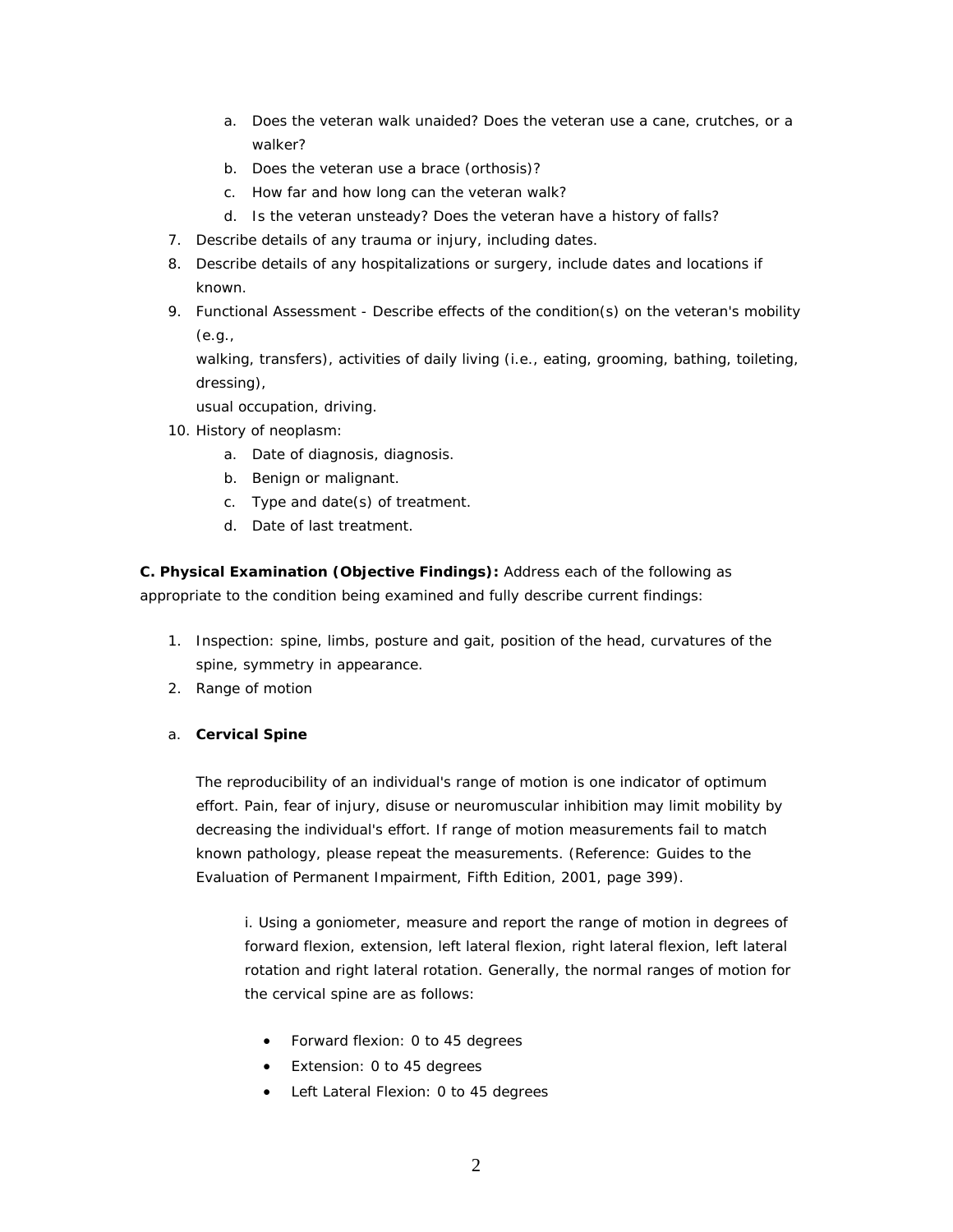- Right Lateral Flexion: 0 to 45 degrees
- Left Lateral Rotation: 0 to 80 degrees
- Right Lateral Rotation: 0 to 80 degrees

There may be a situation where an individual's range of motion is reduced, but "normal" (in the examiner's opinion) based on the individual's age, body habitus, neurologic disease, or other factors unrelated to the disability for which the exam is being performed. In this situation, please explain why the individual's measured range of motion should be considered as "normal".

ii. Describe presence or absence of objective evidence of pain.

iii. Describe objective evidence of painful motion, spasm, weakness, tenderness, atrophy, guarding, etc.

iv. Describe any postural abnormalities, fixed deformity (ankylosis), or abnormality of musculature of cervical spine musculature.

## b. **Thoracolumbar spine**

The reproducibility of an individual's range of motion is one indicator of optimum effort. Pain, fear of injury, disuse or neuromuscular inhibition may limit mobility by decreasing the individual's effort. If range of motion measurements fail to match known pathology, please repeat the measurements. (Reference: Guides to the Evaluation of Permanent Impairment, Fifth Edition, 2001, page 399).

It is best to measure range of motion for the thoracolumbar spine from a standing position. Measuring the range of motion from a standing position (as opposed to from a sitting position) will include the effects of forces generated by the distance from the center of gravity from the axis of motion of the spine and will include the effect of contraction of the spinal muscles. Contraction of the spinal muscles imposes a significant compressive force during spine movements upon the lumbar discs.

> i. Provide forward flexion of the thoracolumbar spine as a unit. Do not include hip flexion. (See Magee, Orthopedic Physical Assessment, Third Edition, 1997, W.B. Saunders Company, pages 374-75). Using a goniometer, measure and report the range of motion in degrees for forward flexion, extension, left lateral flexion, right lateral flexion, left lateral rotation and right lateral rotation. Generally, the normal ranges of motion for the thoracolumbar spine as a unit are as follows:

- Forward flexion: 0 to 90 degrees
- Extension: 0 to 30 degrees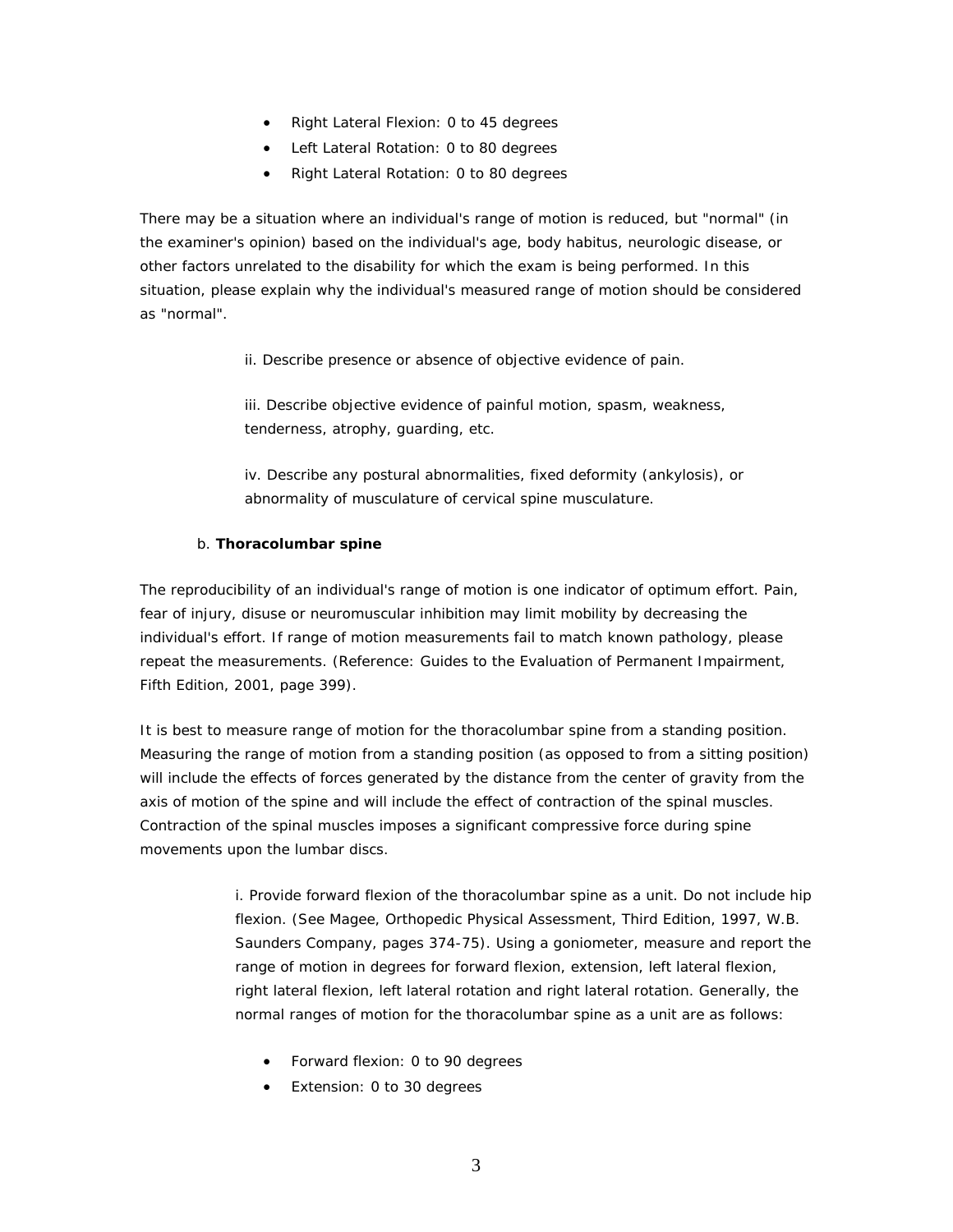- Left Lateral Flexion: 0 to 30 degrees
- Right Lateral Flexion: 0 to 30 degrees
- Left Lateral Rotation: 0 to 30 degrees
- Right Lateral Rotation: 0 to 30 degrees

There may be a situation where an individual's range of motion is reduced, but "normal" (in the examiner's opinion) based on the individual's age, body habitus, neurologic disease, or other factors unrelated to the disability for which the exam is being performed. In this situation, please explain why the individual's measured range of motion should be considered as "normal".

ii. Describe presence or absence of objective evidence of pain.

iii. Describe objective evidence of painful motion, spasm, weakness, tenderness, atrophy, guarding etc.

a. Indicate whether there is muscle spasm, guarding or localized tenderness with preserved spinal contour, and normal gait.

b. Indicate whether there is muscle spasm, or guarding severe enough to result in an abnormal gait, abnormal spinal contour such as scoliosis, reversed lordosis or abnormal kyphosis.

iv. Describe any postural abnormalities, fixed deformity (ankylosis), or abnormality of musculature of back.

#### c. **Ankylosis**

If ankylosis is present, is it unfavorable or favorable? Unfavorable ankylosis is a condition in which the entire cervical spine, the entire thoracolumbar spine, or the entire spine is fixed in flexion or extension, and the ankylosis results in one or more of the following: difficulty walking because of a limited line of vision; restricted opening of the mouth and chewing; breathing limited to diaphragmatic respiration; gastrointestinal symptoms due to pressure of the coastal margin on the abdomen; dyspnea or dysphagia; alantoaxial or cervical subluxation or dislocation; or neurologic symptoms due to nerve root stretching. Favorable ankylosis is fixation of a spinal segment in neutral position (zero degrees). Indicate the accompanying sign(s) and/or symptom(s).

3. Neurological examination

Please perform complete neurologic evaluation as indicated based upon disability for which the exam is being performed. Please provide brief statement if any of the following (a-e) is not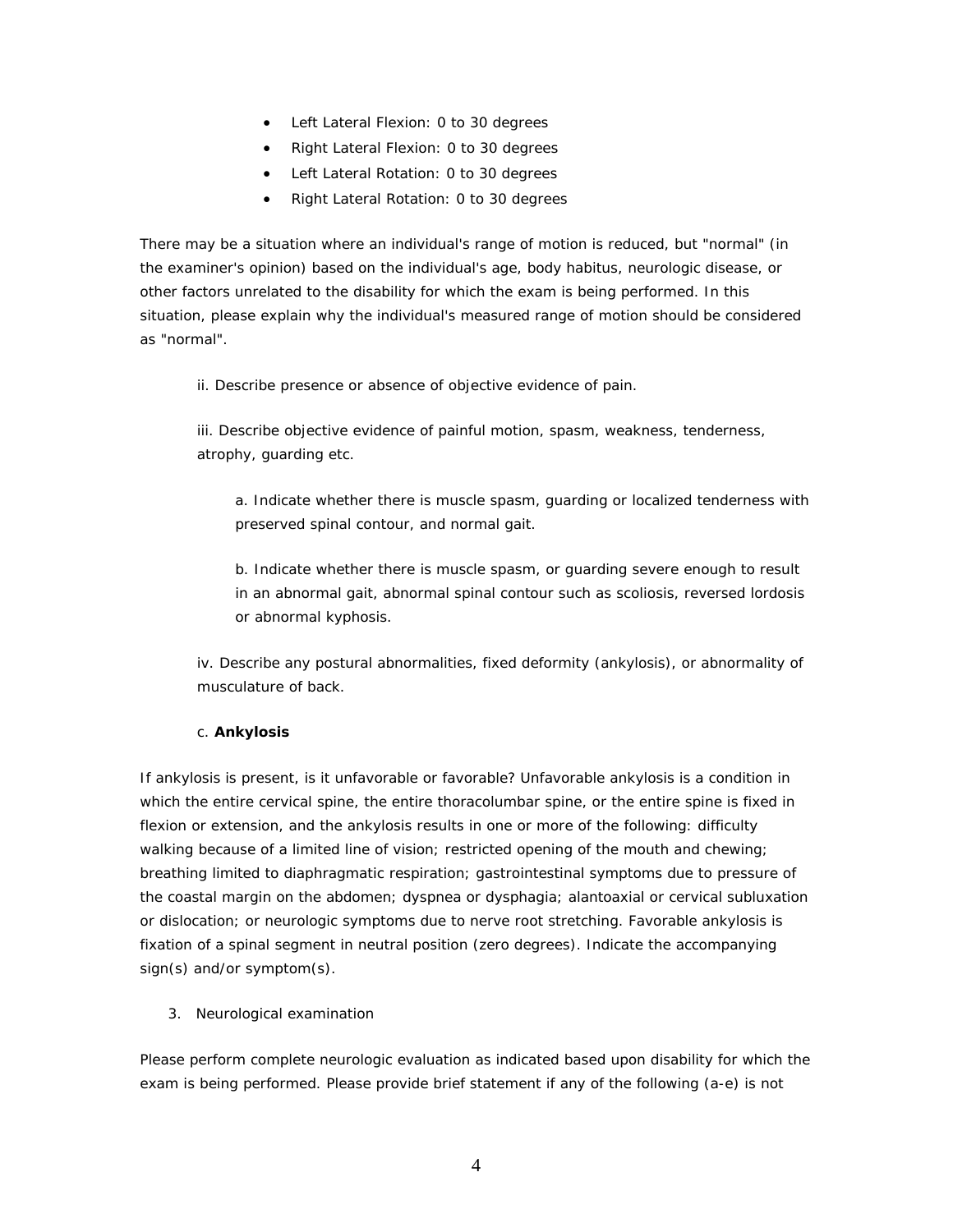included in exam. For additional neurologic effects of disability not captured by a - e, (e.g. bladder problems) please refer to appropriate worksheet for the body system affected.

- a. Sensory examination, to include sacral segments (0 absent, 1 impaired, 2 normal).
- b. Motor examination (atrophy, circumferential measurements, tone, and strength).

Standard muscle strength grading scale:

**0 = Absent** No muscle movement felt.

- **1 = Trace** Muscle can be felt to tighten, but no movement produced.
- **2 = Poor** Muscle movement produced only with gravity eliminated.

**3 = Fair** Muscle movement produced against gravity, but cannot overcome any resistance.

**4 = Good** Muscle movement produced against some resistance, but not against "normal resistance.

**5 = Normal** Muscle movement can overcome "normal" resistance.

- c. Reflexes (deep tendon (0 absent,  $1+$  hypoactive,  $2+$  normal,  $3+$  hyperactive without clonus, 4+ hyperactive with clonus), cutaneous, and pathologic).
- d. Rectal examination (sensation, tone, volitional control, and reflexes).
- e. Lasegue's sign.
- 4. Non-organic physical signs (e.g., Waddell tests, others).

#### **D. Functional Loss With Use:**

Impairment of spine function is determined by range of motion as reported in the physical examination and additional loss of range of motion after repetitive use caused by the following factors:

- 1. Pain
- 2. Fatigue
- 3. Weakness
- 4. Lack of endurance
- 5. Incoordination